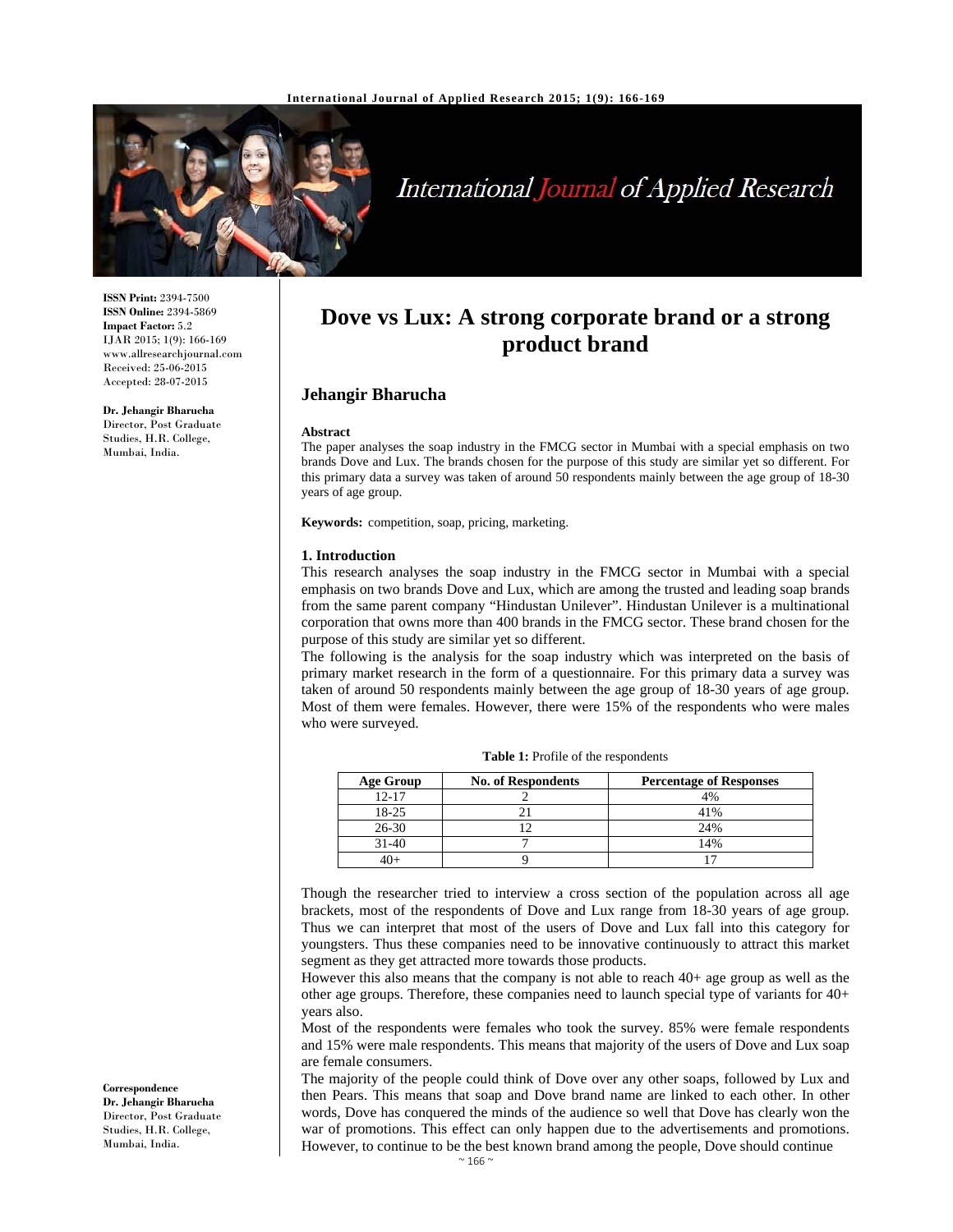the marketing in the same manner. Also this response should not be interpreted to mean that people would actually buy the same soap that comes to their mind. This is due to different reasons. It could be because of the price since it is an expensive soap compared to the others. So if Dove wants to increase its sales, even a slight decrease in price can have a huge impact as it is already in the minds of people.

**Table 2:** The First Brand Name That Comes To Mind in Soaps

| <b>Brand Name</b> | <b>No. of Respondents</b> | <b>Percentage of Responses</b> |
|-------------------|---------------------------|--------------------------------|
| Cinthol           |                           | 6%                             |
| Pears             |                           | 20%                            |
| Dove              | 25                        | 49%                            |
| Lux               |                           | 25%                            |
| Others            |                           | $\gamma_{0/2}$                 |

**Table 3:** The soap brand people actually use

| <b>Brand Name</b> | <b>No. of Respondents</b> | <b>Percentage of Responses</b> |
|-------------------|---------------------------|--------------------------------|
| Cinthol           |                           | 14%                            |
| Lux               |                           | 22%                            |
| Dove              |                           | 41%                            |
| Pears             |                           | 10%                            |
| <b>Others</b>     |                           | 13%                            |

The responses how that the brand people actually use may differ from the brand name they can actually think of first. This is due to availability, price and many other reasons. Although in percentage terms Dove and Lux yet win the match. However, in actual terms the number of audience who actually support these brands reduces. Mainly, both these products are not catering to the male population, and also because of the price being comparatively high.

**Table 4:** Frequency of purchase of soaps

| <b>Time Period</b> | No. of<br><b>Respondents</b> | Percentage of<br><b>Responses</b> |
|--------------------|------------------------------|-----------------------------------|
| Weekly             |                              | 10%                               |
| Monthly            | 33                           | 65%                               |
| Bi-Monthly         |                              | 12%                               |
| Quarterly          |                              | 6%                                |
| Semi-Annualy       |                              | 7%                                |

The analysis shows that the consumers generally buy soap bars on a monthly basis. The companies should try to encourage the customers to buy soaps on a more frequent basis like twice or thrice a month. The company schemes should be changed in such a way that it encourages more sales thus increasing the profits. Smaller packets of soap bars should be produced so all types of classes can afford to purchase these cheaper and smaller packets.

**Table 5:** Primary factor influencing the brand of soap purchased

| <b>Sources</b> | No. of<br><b>Respondents</b> | Percentage of<br><b>Responses</b> |
|----------------|------------------------------|-----------------------------------|
| Quality        | 24                           | 47%                               |
| Price          | 12                           | 24%                               |
| Availability   |                              | 6%                                |
| Advertisements |                              | 20%                               |
| Other          |                              | 3%                                |

Almost half (47%) of the respondents chose quality as the primary factor influencing the brand of soap purchased. The second most significant factor was the price of the soap. 20% of customers are influenced due to the brand endorsements. So advertisements also should be given importance by the soap manufacturers. However, this research clearly shows that soap bars should be improvised on the quality front more than anything else and this would increase the customer base.

**Table 6:** Maximum price consumers are willing to pay for a bar of soap.

| Price        | <b>No. of Respondents</b> | <b>Percentage of Responses</b> |
|--------------|---------------------------|--------------------------------|
| $Rs. 15-20$  |                           | 22%                            |
| $Rs. 20-25$  | 20                        | 39%                            |
| $Rs. 25-30$  | 16                        | 31%                            |
| Above Rs. 30 |                           | 8%                             |

From the above table, we can clearly see that majority of the people are willing to buy soaps in the price range Rs.20 to Rs. 30**.** This proves that people in Mumbai are compatible with the fact that prices of a good soap may not be very low but they want good quality and a good brand of soap since they would want to take care of their skin. Hence they would not prefer to use cheap soaps in order to save money.

Thus companies should focus on providing quality soaps even if it means the soaps are sold at a slightly higher price. This will attract more customers and help in increasing sales and market share.

|  | Table 7: Frequency of change in brand of soap |  |  |  |
|--|-----------------------------------------------|--|--|--|
|--|-----------------------------------------------|--|--|--|

| Frequency      | <b>No. of Respondents</b> | <b>Percentage of Responses</b> |
|----------------|---------------------------|--------------------------------|
| Monthly        |                           | 3%                             |
| Every 6 Months |                           | 16%                            |
| Yearly         |                           | 22%                            |
| Never          | 30                        | 59%                            |

There is a lot of internal as well as external completion in the FMCG sector, including new entrants in the industry. The above analysis and interpretation indicates that usually people do not change their brand of soaps even if given a choice. A soap is a product used daily and each household consumes it on a regular basis. Thus consumers like to stick to one brand and not change a product like soap on which only a small part of the income is spent. At the maximum a

person will change maybe yearly or semi-annually if the soap product quality is unsatisfactory or the price changes so much so that it becomes unaffordable for current consumption.

The researcher has done a qualitative comparison of the two products using various criteria: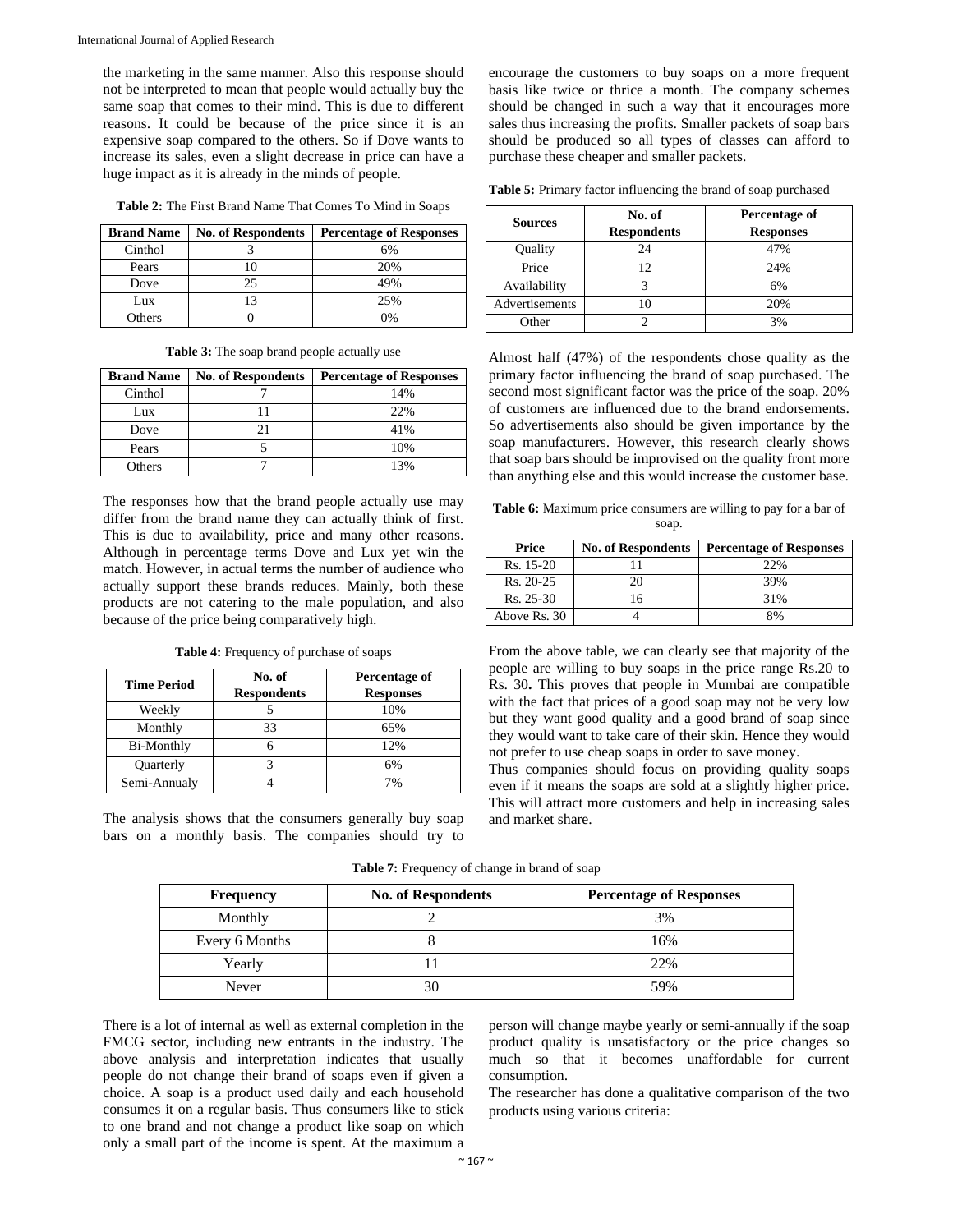### **Dove:**

**Product**: A combination of moisturizer and softness so as to satisfy the particular need which was earlier not met thus touching the market which was untouched.

Dove products are clinically proven to be one of the mildest moisturizer soap bar which suits all types of skin type and does not irritate the skin. Thus many women with sensitive skin type can also use this soap bar. It is one of the highly recommended soap by dermatologists, especially in Mumbai as most of the people in Mumbai fall into the category of upper middle class, the target audience of Dove. Dove has diversified its product range from hair care to body care too.

**Pricing:** Initially, when Dove entered the Indian market it was priced extremely high at Rs. 50 per cream bar. Since it was not affordable to many people, Dove then decreased the prices to Rs. 28 per cream bar, and targeted the upper middle class consumers. Since people in Mumbai can easily afford that price and moreover, it is yet priced higher compared to its competitors but consumers perceive higher prices as an indicative to higher quality.

Packaging: Dove is a premium quality soap targeted on women. Therefore, the packaging of the Dove moisturizer bar keeps changing due to these variations the modified moisturizing bar sustains and boosts its sales, attracting more and more consumers. The packaging is quite different and more premium than any other competitive soaps in the market such as Lifebuoy and Dettol. Mumbai people think about the quality more than money beyond a point.

**Promotion:** Dove uses societal marketing concept where they educate girls and women on the true definition of beauty. It focuses on women especially non-models to portray that each one is beautiful in their own way and that beauty comes in all types of shapes, sizes and ages. Their main focus is on building up the self-esteem of women.

Dove allows young teenage girls to play games and quizzes that not only entertain them but also educate them on the true definition of beauty.

Dove has created awareness among the women in the whole of society through social networking websites such as Facebook, twitter, Instagram and google hangouts. According to surveys conducted, people in India are most active on social networking sites more than any other country in the whole of globe. Dove launched a Real Beauty Sketches 3 minute promotional film on YouTube which was seen by over billion internet users globally.

**Public Relations:** The real aim of Dove is to bring the inner hidden beauty of women outside glamorously. Thus Dove first took a survey to understand how women define beauty, how they are satisfied with their beauty etc. The results they came to were very shocking. As a matter of fact only 2% of the women think they are beautiful. Therefore, Dove launched "The Real Beauty Campaign" where they created awareness among the women of what real beauty is and that, women of all shapes, sizes and ages can be beautiful. This campaign proved to be an excellent way of promoting and creating a good brand image in the eyes of the audience.

Since it boosted their self-confident and self-esteem and thus it resulted by a boost in the sales of the products of the company.

**Locational strategies:** Dove uses indirect channel of distribution:



Dove products are available in many places, right from super markets to hyper markets to fair price shops. Due to the recent changes in technology, Dove is available on ecommerce websites that include amazon, Walmart etc.

**Lux** 

Lux was first launched in U.K in the year 1899, then it was launched in the USA in the year 1916after the trademark was registered in the USA in the year 1900. In the year 1929 Lux was launched in the Indian markets.

The main target audience for Lux was always women and how to make them beautiful and glamorous. It is said to be the "Favourite beauty soap of Film stars", which is the USP of Lux.

**Product:** The Company offers this product in a different attribute than what the competitors do. It offers improved quality of product at an affordable price with high branding, which ultimately helps to position the product in the buyer's mind as the best quality beauty soap available in the market. Lux produces in India from imported raw material such as sodium soap, glycerol and many more from the Unilever plants situated in foreign countries.

Pricing: Prices have always been very affordable.

| <b>Different Product Ranges</b> | Price (Rs.)   |
|---------------------------------|---------------|
| Lux Crystal Shine               | 17 per bar    |
| Lux Festive Glow                | 15 per bar    |
| Lux Purple lotus and Cream      | 18 per 110 gm |
| Lux Peach and Cream             | 18 per 90 gm  |
| Lux Strawberry and Cream        | 18 per 110 gm |
| Mini Lux                        | 5 per 45 gm   |

**Packaging:** Lux is a premium beauty soap which has a stylish packaging. Lux is presented in different colors and fragrance such as Saffron, Pink, Rose and many more. Lux is packaged in different sizes such as 100 gm, 120 gm, 150 gm. Sometimes it's a promotional tactic to change only the cover or the packaging style and design of the product so as to give it a new feel and touch of an improvised product. Since customers can also get bored seeing the same packaging throughout the lifetime of a product. Hence to remove the monotony the packaging gets revised.

**Marketing Strategies:** The target market for Lux is the age group between 16-40 years women and the urban and semiurban areas.